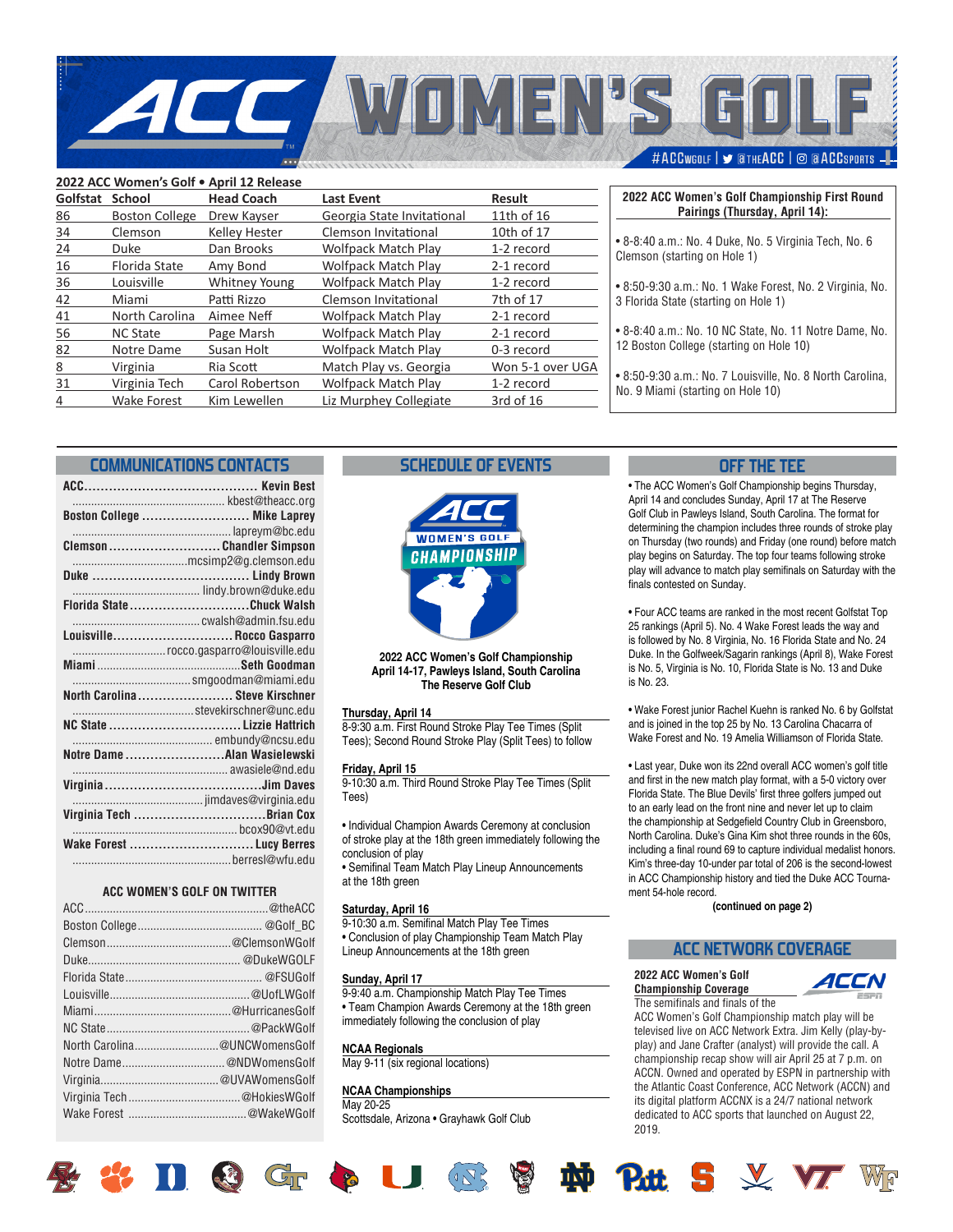# 2022 WOMEN'S GOLF

**GOLFWEEK/SAGARIN**



• The ACC had 12 current or former players compete in the prestigious 2022 Augusta National Women's Amateur Championship – Clemson's Savannah Grewel and Ivy Shepherd, Duke's Phoebe Brinker and Erica Shepherd, Florida State's Beatrice Wallin, Virginia's Beth Lillie and Amanda Sambach, Virginia Tech's Emily Mahar and Wake Forest's Carolina Chacarra, Rachel Kuehn, Emilia Migliaccio, Lauren Walsh. Wallin finished fourth and Kuehn was seventh.

• ACC golfers have won two of the seven LPGA Tour tournaments this calendar year. Former Wake Forest standout Jennifer Kupcho captured The Chevron Championship last weekend in Rancho Mirage, California, for her first career victory. In February, former Duke golfer Leona Maguire won her first career LPGA Tour event at the Drive On Championship in Fort Myers, Florida.

## **2021-22 ACC GOLFERS OF THE MONTH**

**September 2021** - Erica Shepherd, Duke & Krista Junkkari, North Carolina

**October 2021** - Emily Mahar, Virginia Tech & Rachel Kuehn, Wake Forest

**February 2022** - Amelia Williamson, Florida State & Wake Forest's Carolina Chacarra

**March 2022** - Rachel Kuehn, Wake Forest

## **MARCH GOLFER OF THE MONTH**

Wake Forest junior Rachel Kuehn was named the ACC Women's Golfer of the Month for March. A native of Asheville, North Carolina, Kuehn won her second individual title of the year and fourth of her career at the Northrop Grumman Regional Challenge. Her tournament score of 10-under-par 203 tied her career-low and is the fourth-lowest 54-hole score in program history. The win also earned her an LPGA exemption into the JTBC Championship at Palos Verdes at the end of April. She recorded her fifth top 10 finish of the year at the Liz Murphey Collegiate. Kuehn is the ACC's top ranked women's golfer in the country at No. 6 by Golfstat.

### **FEBRUARY GOLFER OF THE MONTH**

Florida State's Amelia Williamson and Wake Forest's Carolina Chacarra were the ACC Co-Women's Golfers of the Month for February. A senior from Norfolk, England, Williamson earned her first career individual victory at the Florida State Match Up with a 7-under par total of 209. She was one of just two players to shoot under par in the tournament with rounds of 70, 68 and 71 on the Seminole Legacy course. A week prior at the Moon Invitational, Williamson helped lead Florida State to the team title with a ninth-place finish (3-under par, 213). Five of her six rounds in February were under par.

Chacarra, a freshman from Madrid, Spain, claimed individual medalist honors while leading Wake Forest to the UCF Challenge title against a field that included nine ranked teams. She fired a 19-under par 197 and finished with the lowest 54-hole score in relation to par in Wake Forest program history and tied the second-lowest score in relation to par in NCAA history. Chacarra claimed the individual title by four strokes and recorded 18 birdies over 54 holes, the secondmost in the field.

### **GOLFSTAT**

#### **GOLFSTAT TOP 25**

- 1. Stanford
- 2. Oregon<br>3. South C South Carolina
- **4. Wake Forest**
- 5. San Jose State
- 6. Arizona State
- 7. Oklahoma State
- **8. Virginia**
- 9. Alabama
- 10. Florida 11. Texas A&M
- 12. Southern California
- 
- 13. Texas<br>14. LSU
- 14. LSU<br>15. UCL/ **UCLA**
- **16. Florida State**
- 17. Baylor
- 18. Michigan<br>19. Arkansas
- Arkansas
- 20. Auburn
- 21. Texas Tech<br>22. Kentucky Kentucky
- 23. Ole Miss
- 
- **24. Duke Illinois**

### **ACC TEAMS IN THE GOLFSTAT RANKINGS**

- 4. Wake Forest
- 8. Virginia
- 16. Florida State 24. Duke
- 
- 31. Virginia Tech<br>34. Clemson
- 34. Clemson<br>36. Louisville Louisville
- 41. North Carolina
- 42. Miami
- 
- 56. NC State<br>82. Notre Da Notre Dame
- 86. Boston College

## **ACC INDIVIDUALS IN THE GOLFSTAT TOP 150**

| 6.   | Rachel Keuhn, Jr.         | Wake Forest          |
|------|---------------------------|----------------------|
| 13.  | Carol Lopez-Chacarra, Fr. | Wake Forest          |
| 19.  | Amelia Williamson, Sr.    | <b>Florida State</b> |
| 31.  | Beatrice Wallin, Sr.      | <b>Florida State</b> |
| 40.  | Erica Shepherd, Jr.       | Duke                 |
| 41.  | Jennifer Cleary, So.      | Virginia             |
| 42.  | Charlotte Heath, So.      | <b>Florida State</b> |
| 44.  | Emily Mahar, Sr.          | Virginia Tech        |
| 46.  | Amanda Sambach, Fr.       | Virginia             |
| 62.  | Anne Chen, So.            | Duke                 |
| 69.  | Lauren Walsh, Jr.         | <b>Wake Forest</b>   |
| 71.  | Kendall Griffin, Sr.      | Louisville           |
| 89.  | Kayla Smith, Jr.          | North Carolina       |
| 90.  | Mimi Rhodes, So.          | Wake Forest          |
| 93.  | Virun Olankitkunchai, Sr. | <b>Wake Forest</b>   |
| 95.  | Beth Lillie, Sr.          | Virginia             |
| 103. | Krista Junkkari, Jr.      | North Carolina       |
| 107. | Ivy Shepherd, Jr.         | Clemson              |
| 115. | Melena Barrientos, Fr.    | Clemson              |
| 132. | Becca DiNunzio, Jr.       | Virginia Tech        |
| 133. | Phoebe Brinker, So.       | Duke                 |
| 136. | Hana Ryskova, Jr.         | Louisville           |
| 142. | Celeste Valinho, Jr.      | Virginia             |
|      |                           |                      |

| GOLFWEEK TOP 25 |                      |
|-----------------|----------------------|
| 1.              | Stanford             |
| 2.              | Oregon               |
| 3.              | Oklahoma State       |
| 4.              | South Carolina       |
| 5.              | <b>Wake Forest</b>   |
| 6.              | Arizona State        |
| 7.              | San Jose State       |
| 8.              | Southern California  |
| 9.              | Alabama              |
| 10.             | Virginia             |
| 11.             | Florida              |
| 12.             | Arkansas             |
|                 | 13. Texas A&M        |
| 14.             | <b>Florida State</b> |
| 15.             | Texas                |
| 16.             | lsu                  |
| 17.             | <b>UCLA</b>          |
| 18.             | Michigan             |
| 19.             | Baylor               |
| 20.             | <b>Texas Tech</b>    |
| 21.             | Auburn               |
| 22.             | Ole Miss             |
| nn              | n                    |

- **23. Duke**
- 24. Illinois
- 25. Arizona

## **ACC TEAMS IN THE GOLFWEEK RANKINGS**

- 5. Wake Forest
- 10. Virginia
- 14. Florida State
- 23. Duke
- 28. Virginia Tech<br>35. Clemson
- 35. Clemson<br>36. Louisville
- Louisville
- 40. Miami
- 41. North Carolina
- 56. NC State<br>78. Notre Da
- Notre Dame
- 87. Boston College

### **ACC INDIVIDUALS IN THE GOLFWEEK TOP 150**

| 5.   | Rachel Keuhn, Jr.         | Wake Forest          |
|------|---------------------------|----------------------|
| 9.   | Carol Lopez-Chacarra, Fr. | <b>Wake Forest</b>   |
| 23.  | Amelia Williamson, Sr.    | Florida State        |
| 34.  | Beatrice Wallin, Sr.      | Florida State        |
| 38.  | Erica Shepherd, Jr.       | Duke                 |
| 46.  | Charlotte Heath, So.      | <b>Florida State</b> |
| 47.  | Emily Mahar, Sr.          | Virginia Tech        |
| 49.  | Jennifer Cleary, So.      | Virginia             |
| 57.  | Anne Chen, So.            | Duke                 |
| 65.  | Amanda Sambach, Fr.       | Virginia             |
| 68.  | Kendall Griffin, Sr.      | Louisville           |
| 75.  | Lauren Walsh, Jr.         | <b>Wake Forest</b>   |
| 79.  | Mimi Rhodes, So.          | <b>Wake Forest</b>   |
| 88.  | Krista Junkkari, Jr.      | North Carolina       |
| 94.  | Beth Lillie, Sr.          | Virginia             |
| 93.  | Kayla Smith, Jr.          | North Carolina       |
| 99.  | Virun Olankitkunchai, Sr. | <b>Wake Forest</b>   |
| 106. | Ivy Shepherd, Jr.         | Clemson              |
| 118. | Hana Ryskova, Jr.         | Louisville           |
| 121. | Phoebe Brinker, So.       | Duke                 |
| 125. | Melena Barrientos, Fr.    | Clemson              |
| 128. | Becca DiNunzio, Jr.       | Virginia Tech        |
| 144. | Celeste Valinho, Jr.      | Virginia             |